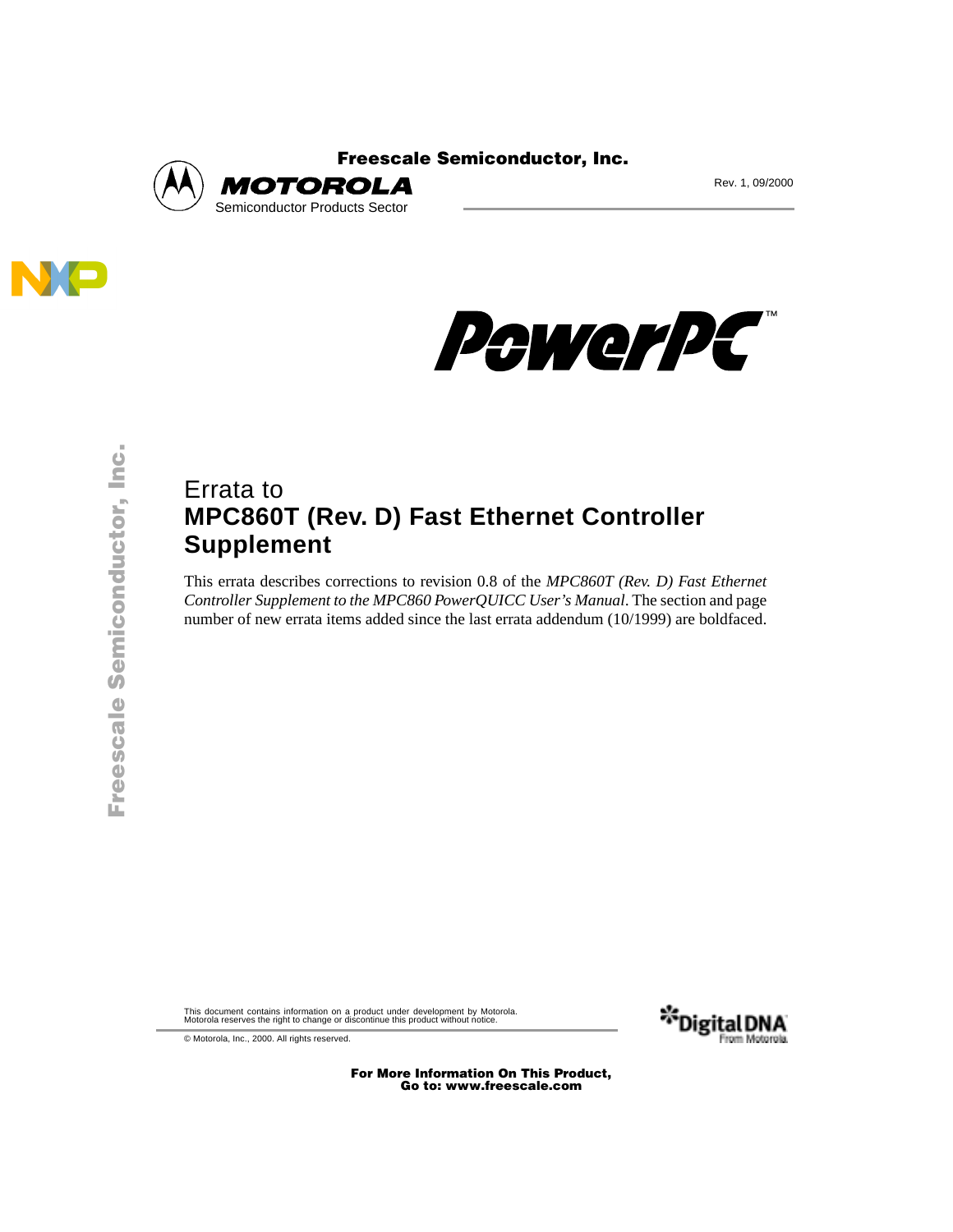## **Section #/Page # Changes 2.1, 2-2** Table 2-1. FEC Signal Descriptions. RTS3 and RTS4 should be RTS3 and RTS4 , indicating they are active low. **3.2, 3-3** FEC Frame Transmission. First sentence says there is no truncation when a transmit frame exceeds the set value. This should be changed to say that truncation will occur if the frame exceeds 2,048 bytes. **3.6, 3-5** Figure 3-1, Ethernet Address Recognition Flowchart. At "Promiscuous Mode?" the indication for a False condition should be  $(R$  CNTRL[PROM] = 0.) 4.1, 4-1 Port D Pin Functions—There is a typographical error in the first sentence of the third paragraph of this section. It should begin as follows: 'PD[11:8] peripheral functions…' **4.1, 4-2** Table 4-1. Port D Pin Assignment. RTS3, RTS4, REJECT2, REJECT3, and REJECT4 should be RTS3, RTS4, REJECT2, REJECT3, and REJECT4, indicating they are active low. **4.1.2, 4-2** Enabling MII Mode. Add the following: 3. Set ECNTRL[FEC\_PINMUX]; see 6.2.8. 6.2.19, 6-19 DMA Function Code Register (FUN\_CODE)—The FEC does not support PowerPC little-endian byte ordering. Replace Table 6-21 with the following:  Freescale Semiconductor, Inc.

|  |  |  |  | Table 6-21. FUN_CODE Field Descriptions |
|--|--|--|--|-----------------------------------------|
|--|--|--|--|-----------------------------------------|

| <b>Bits</b> | Name    | <b>Description</b>                                                                                                                                                                                                                                                                                                                                                                                                                                                                                                                      |
|-------------|---------|-----------------------------------------------------------------------------------------------------------------------------------------------------------------------------------------------------------------------------------------------------------------------------------------------------------------------------------------------------------------------------------------------------------------------------------------------------------------------------------------------------------------------------------------|
| $\Omega$    |         | Reserved. This bit reads as zero.                                                                                                                                                                                                                                                                                                                                                                                                                                                                                                       |
| $1 - 2$     | DATA BO | Byte order. Supplied to the SDMA interface during receive and transmit data DMA transfers.<br>0x Reserved<br>1x Big-endian (Motorola) or true little-endian (DEC or Intel) byte ordering. Considering each<br>word in the buffer, data bytes are received or transmitted from address 0b00 to 0b11. This is<br>because communication is byte-oriented, and byte reads and writes are identical in big- and<br>little-endian modes                                                                                                       |
| $3 - 4$     | DESC BO | The byte order field supplied to the SDMA interface during receive and transmit open<br>descriptor DMA transfers, and during close descriptor DMA transfers.<br>0x Reserved<br>1x Big-endian (Motorola) or true little-endian (DEC or Intel) byte ordering. Considering each<br>word in the buffer, data bytes are received or transmitted from address 0b00 to 0b11. This is<br>because reception or transmission in communications is byte-oriented and byte reads and<br>writes are identical in big-endian and little-endian modes. |
| $5 - 7$     | FC.     | The function code field supplied to the SDMA interface during all DMA transfers.                                                                                                                                                                                                                                                                                                                                                                                                                                                        |
| $8 - 31$    |         | Reserved. These bits read as zero.                                                                                                                                                                                                                                                                                                                                                                                                                                                                                                      |

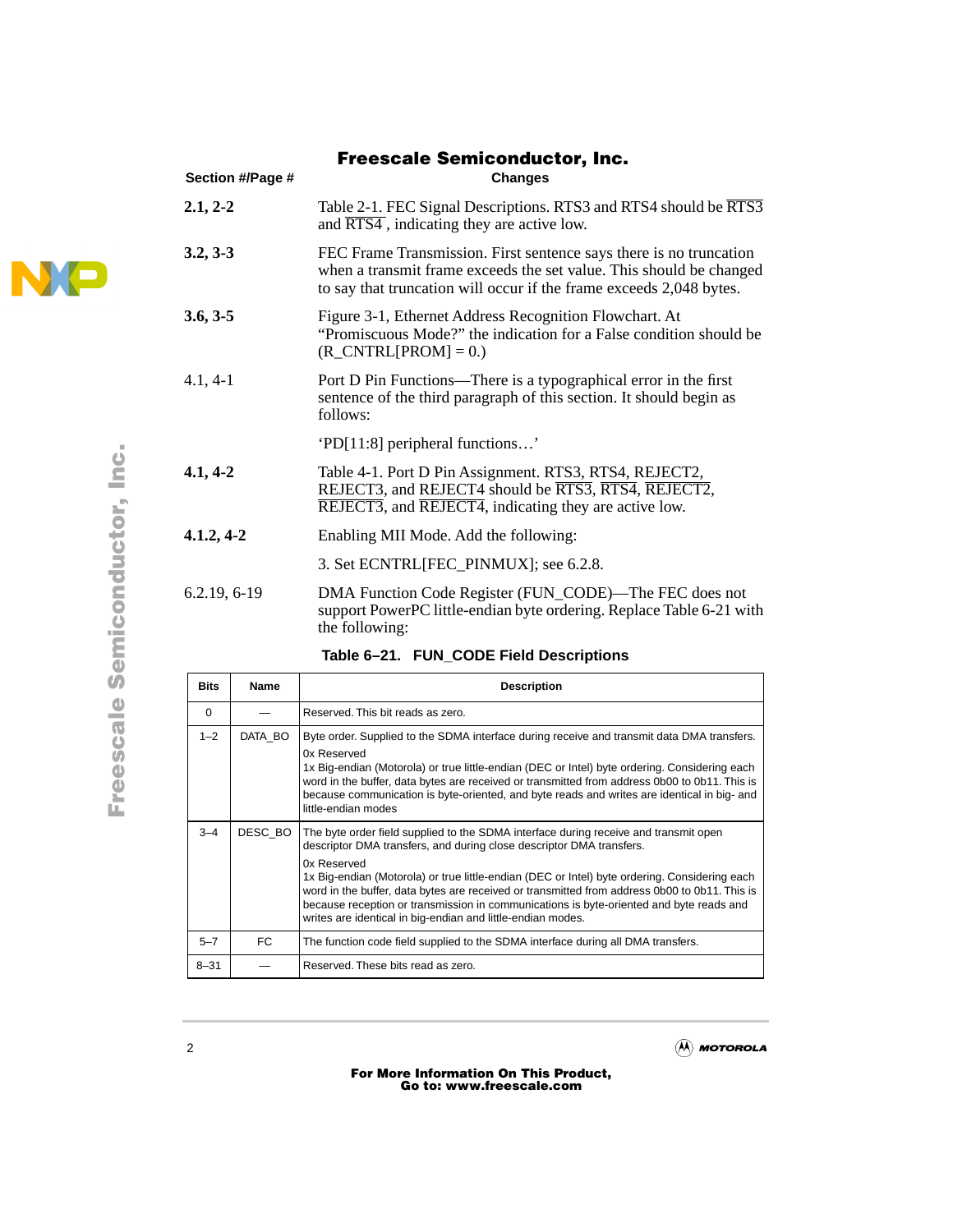| <b>Freescale Semiconductor, Inc.</b> |                                                                                                                                                                                                                           |  |  |  |  |  |
|--------------------------------------|---------------------------------------------------------------------------------------------------------------------------------------------------------------------------------------------------------------------------|--|--|--|--|--|
| Section #/Page #                     | <b>Changes</b>                                                                                                                                                                                                            |  |  |  |  |  |
| $6.2.20, 6-19$                       | Receive Control Register (R_CNTRL). Figure 6-20. R_CNTRL<br>Register. The address of this register is incorrect in the figure. The<br>initial location is 0xF44, and the second word is at 0xF46.                         |  |  |  |  |  |
| $6.3.2.2.6-23$                       | User Initialization. Title says (after Asserting<br>ECNTRL[ETHER_EN]). It should be (after Setting<br>ECNTRL[ETHER EN]).                                                                                                  |  |  |  |  |  |
| $6.4.2, 6-27$                        | Table 6-29. Transmit Buffer Descriptor (TXBD) Field Descriptions.<br>The entry for Data Length should be as follows:                                                                                                      |  |  |  |  |  |
|                                      | Data length, written by user and never by the FEC. Indicates the<br>number of octets the FEC should send from this BD's buffer, up to a<br>maximum of 2,048 bytes. The DMA engine uses bits 5-15. Bits 0-4 are<br>ignored |  |  |  |  |  |

j